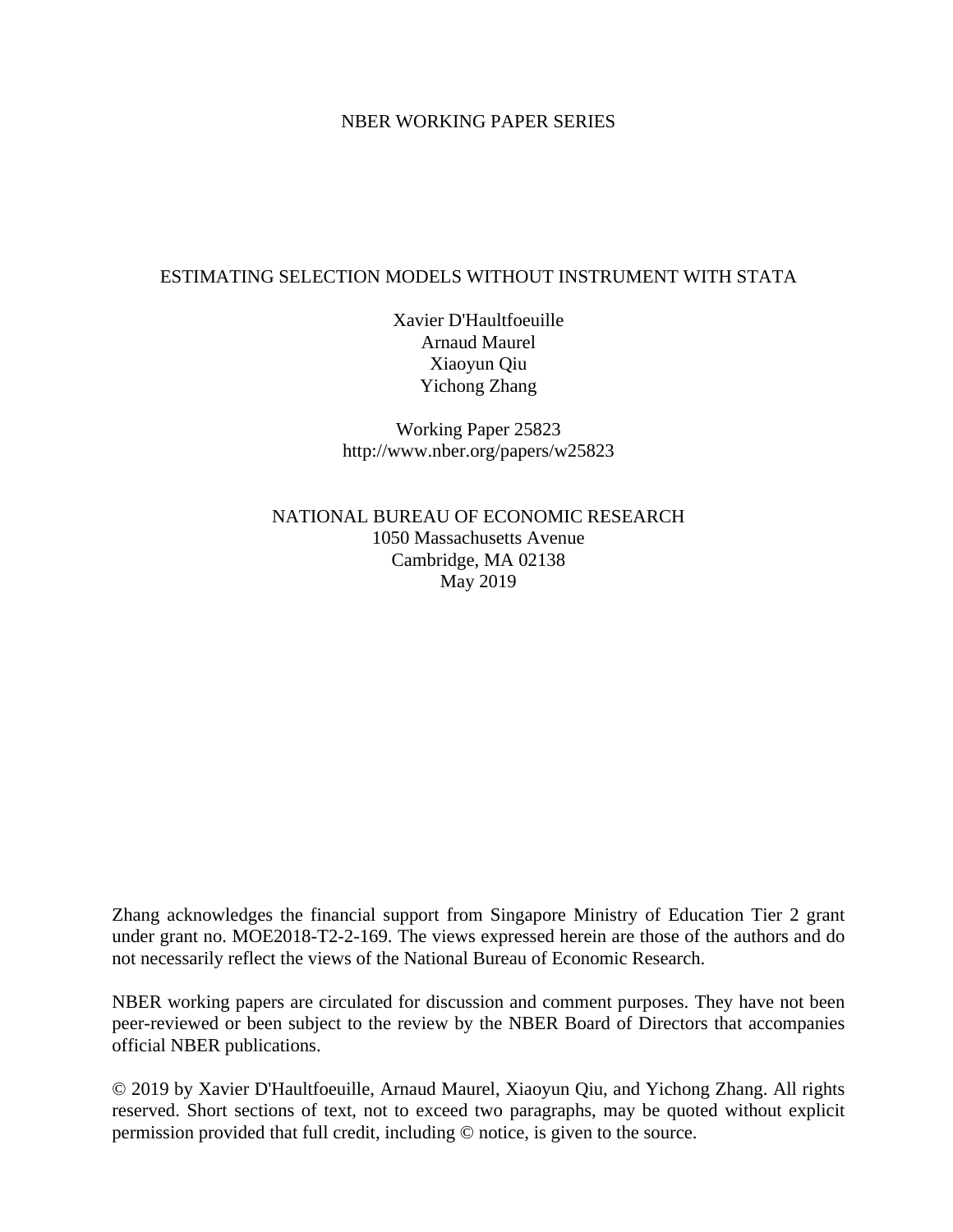Estimating Selection Models without Instrument with Stata Xavier D'Haultfoeuille, Arnaud Maurel, Xiaoyun Qiu, and Yichong Zhang NBER Working Paper No. 25823 May 2019 JEL No. C21,C24,C87,J31

#### **ABSTRACT**

This article presents the eqregsel command for implementing the estimation and bootstrap inference of sample selection models via extremal quantile regression. The command estimates a semiparametric sample selection model without instrument or large support regressor, and outputs the point estimates of the homogenous linear coefficients, their bootstrap standard errors, as well as the p-value for a specification test.

Xavier D'Haultfoeuille **CREST** 5 avenue Henry Le Chatelier 91764 Palaiseau cedex **FRANCE** xavier.dhaultfoeuille@ensae.fr

Arnaud Maurel Department of Economics Duke University 213 Social Sciences Building Box 90097 Durham, NC 27708 and NBER apm16@duke.edu

Xiaoyun Qiu Toulouse School of Economics qiu.xyun@gmail.com

Yichong Zhang School of Economics Singapore Management University 90 Stamford Rd. Singapore 178903 Singapore yczhang@smu.edu.sg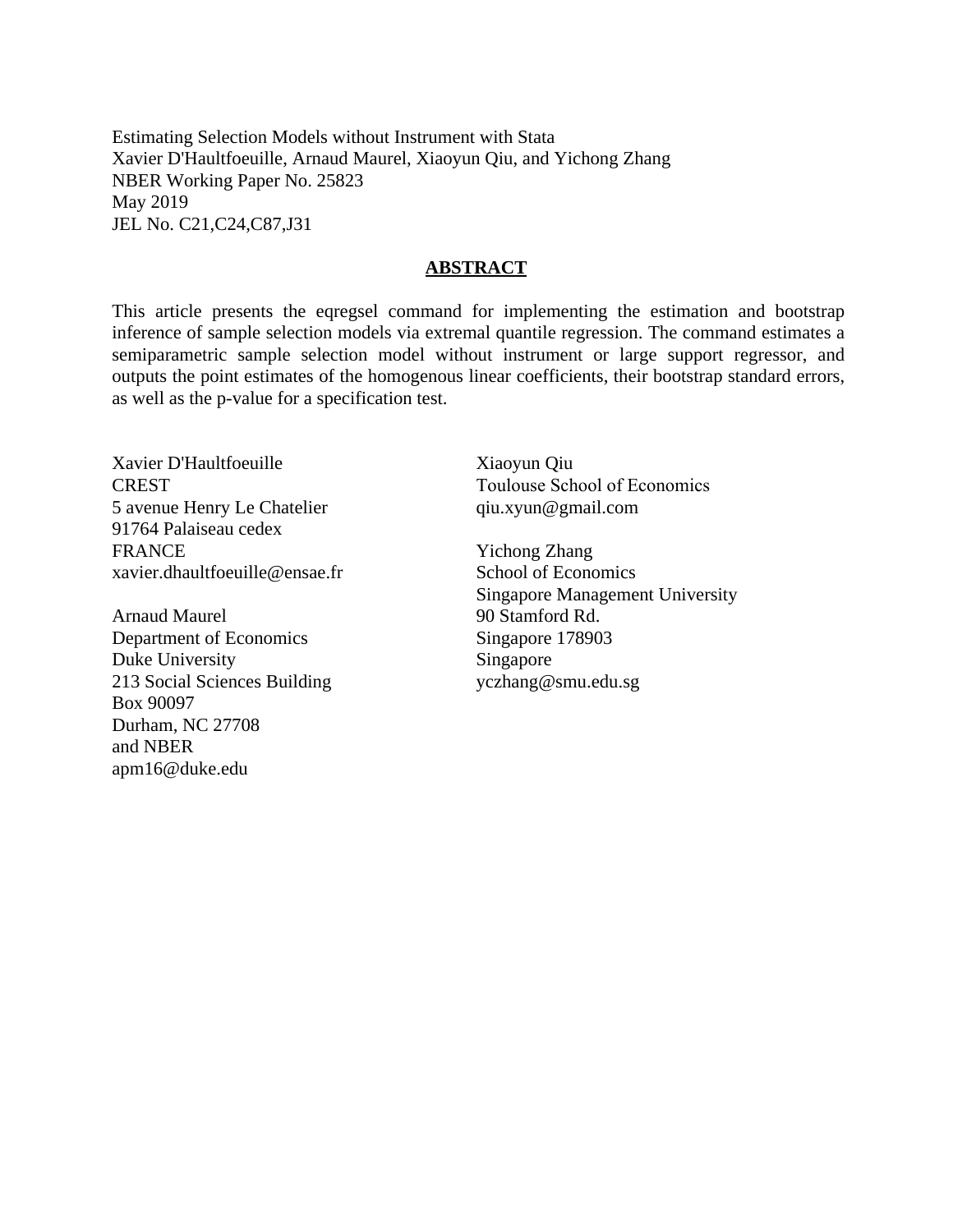# <span id="page-2-0"></span>Estimating Selection Models without Instrument with Stata<sup>∗</sup>

Xavier D'Haultfœuille† Arnaud Maurel‡ Xiaoyun Qiu§ Yichong Zhang¶

May 2019

#### Abstract

This article presents the eqregsel command for implementing the estimation and bootstrap inference of sample selection models via extremal quantile regression. The command estimates a semiparametric sample selection model without instrument or large support regressor, and outputs the point estimates of the homogenous linear coefficients, their bootstrap standard errors, as well as the p-value for a specification test.

Keywords: eqregsel, sample selection models, extremal quantile regressions.

# 1 Introduction

In this article, we present the command eqregsel for estimation and inference of endogenous sample selection models that implements the procedures developed in recent work by [D'Haultfœuille et al.](#page-13-0)  $(2018).<sup>1</sup>$  $(2018).<sup>1</sup>$  Prior methods proposed in the econometric literature to estimate endogenous sample selection models rely on instruments and/or large support regressors. For the former, see, among others, [Heckman](#page-13-1) [\(1974,](#page-13-1) [1979,](#page-13-2) [1990\)](#page-14-0), [Ahn and Powell](#page-13-3) [\(1993\)](#page-13-3), [Donald](#page-13-4) [\(1995\)](#page-13-4), [Buchinsky](#page-13-5) [\(1998\)](#page-13-5), [Chen and Khan](#page-13-6) [\(2003\)](#page-13-6), [Das et al.](#page-13-7) [\(2003\)](#page-13-7), [Newey](#page-14-1) [\(2009\)](#page-14-1) and [Vella](#page-14-2) [\(1998\)](#page-14-2) for a survey. [Chamberlain](#page-13-8) [\(1986\)](#page-13-8) and [Lewbel](#page-14-3) [\(2007\)](#page-14-3) develop identification strategies for sample selection models in the absence of an instrument for selection. These alternative methods rely on the existence of a large support regressor. However, in practice, valid instruments, as well as large support regressors are often difficult, if not impossible to find.

<sup>∗</sup>Zhang acknowledges the financial support from Singapore Ministry of Education Tier 2 grant under grant no. MOE2018-T2-2-169.

<sup>†</sup>CREST-ENSAE. xavier.dhaultfoeuille@ensae.fr.

<sup>‡</sup>Duke University, NBER and IZA. arnaud.maurel@duke.edu.

<sup>§</sup>Northwestern University. xiaoyun.qiu@u.northwestern.edu

<sup>¶</sup>Singapore Management University. yczhang@smu.edu.sg.

<sup>&</sup>lt;sup>1</sup>The Stata command eqregsel can be downloaded from the following webpage: http://www.amaurel.net/Packages.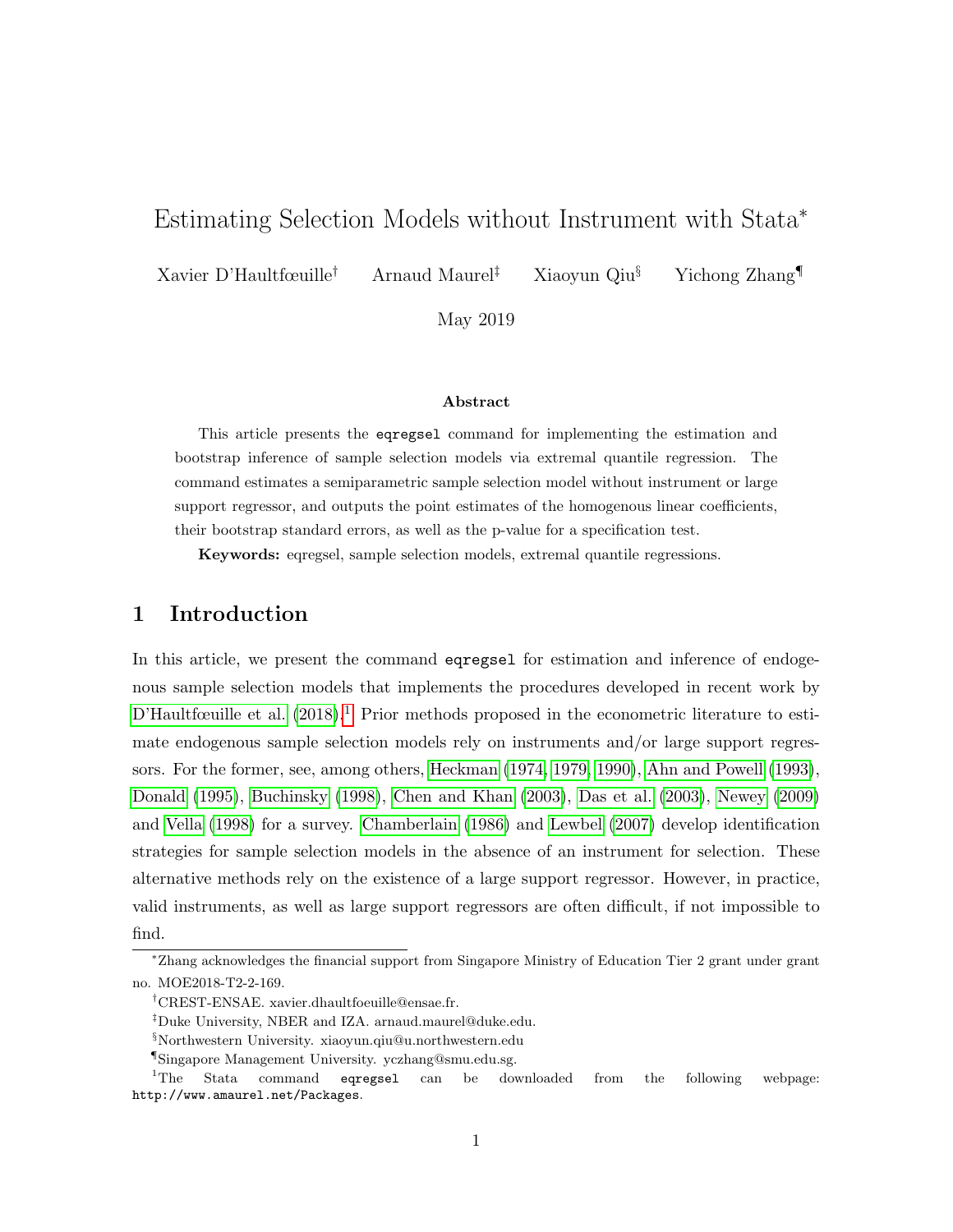Instead, the method implemented in eqregsel does not require the presence of instruments or large support regressors.<sup>[2](#page-2-0)</sup> Identification relies instead on the strategy initially proposed by [D'Haultfoeuille and Maurel](#page-13-9) [\(2013\)](#page-13-9), which is based on the idea that, provided that selection is endogenous, one can expect the effect of the outcome on selection to dominate those of the covariates, for large values of the outcome. eqregsel builds on the estimation method proposed by [D'Haultfœuille et al.](#page-13-0) [\(2018\)](#page-13-0) and implements a series of quantile regressions in the tails of the outcome distribution (extremal quantile regressions).<sup>[3](#page-2-0)</sup> The command outputs estimates for a set of user-specified coefficients of interest, their standard errors (estimated via bootstrap), and a p-value for the specification test described in [D'Haultfœuille et al.](#page-13-0) [\(2018\)](#page-13-0).

Our command complements the existing Stata command heckman for the estimation of sample selection models. In terms of underlying assumptions, eqregsel has at least three distinctive features compared to heckman. First, it does not require normality of the error term in the selection equation, nor linearity of the conditional expectation of the error term in the outcome equations. Second, it does not restrict the selection process, apart from an independence at infinity condition. Third, it allows for heterogeneous distributional effects of other control variables.

The remainder of the paper is organized as follows. In Section [2,](#page-3-0) we recall the setup of the semiparametric endogenous sample selection model considered in [D'Haultfœuille et al.](#page-13-0) [\(2018\)](#page-13-0), and describe the data-driven procedure used to choose the quantile index for the extremal quantile regression. Section [3](#page-6-0) describes how to implement the method in practice. Section [4](#page-8-0) presents the eqregsel command. Section [5](#page-9-0) illustrates the use of our command by estimating the black-white wage gap on US young males of the 1979 and 1997 National Longitudinal Surveys of Youth. Section [6](#page-11-0) concludes.

# <span id="page-3-0"></span>2 The framework and estimation method

#### 2.1 Model and estimation

We consider the following outcome equation:

$$
Y^* = X_1'\beta_1 + \varepsilon
$$

<sup>&</sup>lt;sup>2</sup>See Honoré and Hu [\(2018\)](#page-14-4) for a related recent work, also motivated by the difficulty of finding instruments for sample selection. As is the case here, they do not require exclusion restrictions nor large support regressors. However, their approach is based on a different set of assumptions and, in contrast to our framework, delivers set- rather than point-identification.

<sup>&</sup>lt;sup>3</sup>See [Chernozhukov et al.](#page-13-10) [\(2017\)](#page-13-10) for an overview of extremal quantile regression methods and recent applications.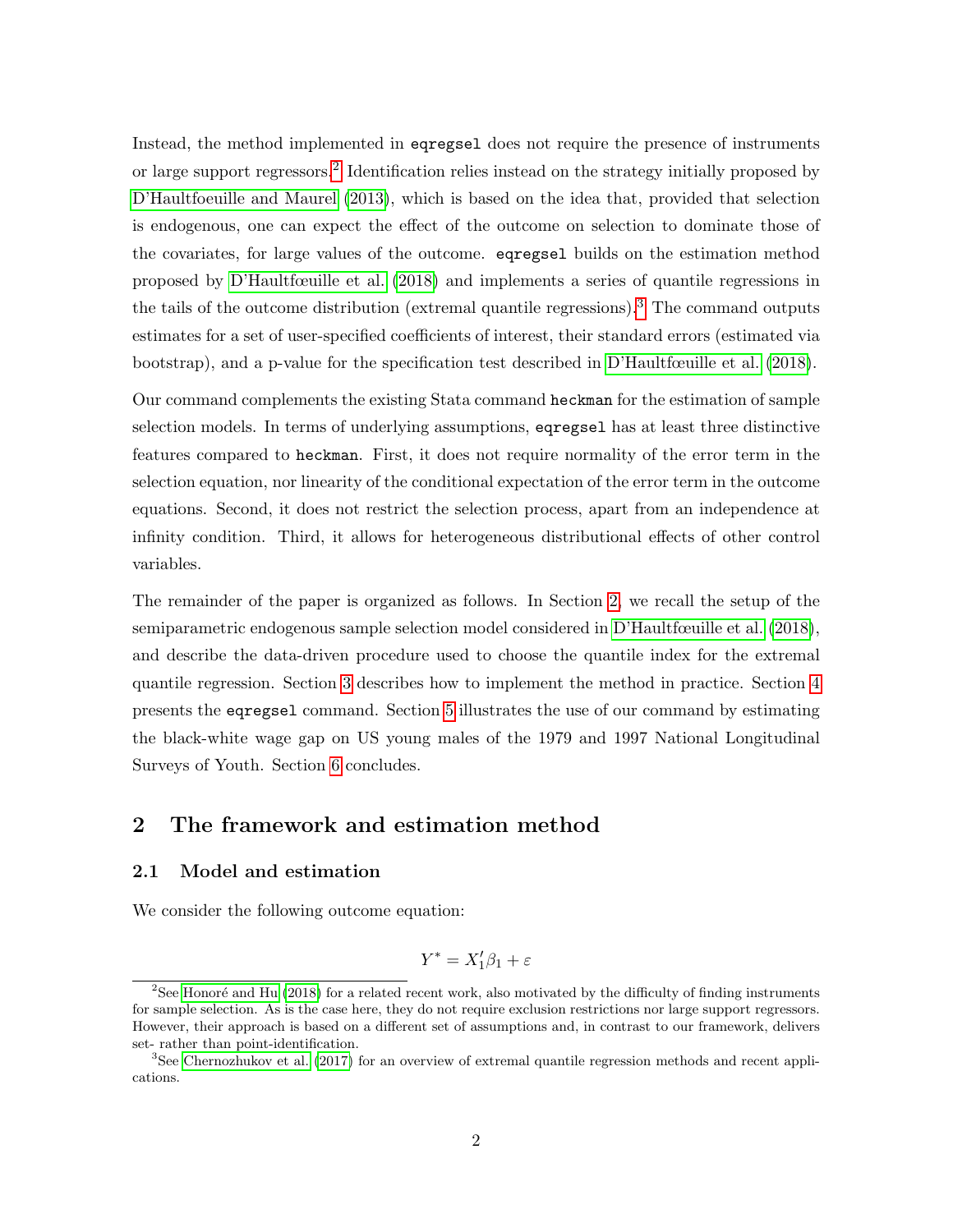where  $Y^* \in \mathbb{R}$  and  $X_1 \in \mathbb{R}^{d_1}$  are the outcome and covariates of interest, respectively. In the following, we seek to identify and estimate  $\beta_1$ . For that purpose, we rely on two key conditions. The first is that for any  $\tau \in (0,1)$ , the  $\tau$ -th conditional quantile of  $\varepsilon$  satisfies

<span id="page-4-3"></span>
$$
Q_{\varepsilon|X}(\tau|X) = \beta_0(\tau) + X_2'\beta_2(\tau),\tag{2.1}
$$

where  $X = (X'_1, X'_2)'$  and  $X_2$  denotes other covariates. Then

<span id="page-4-0"></span>
$$
Q_{Y^*|X}(\tau) = X_1'\beta_1 + \beta_0 + X_2'\beta_2(\tau). \tag{2.2}
$$

The effect of  $X_1$  is thus assumed to be homogenous across different quantile indices, while the effect of the other covariates  $X_2$  is allowed to be heterogeneous across the distribution of  $Y^*$ .  $Y^*$  is not directly observed. Instead, and denoting by  $D$  the selection dummy, the econometrician only observes  $D, Y = DY^*$  and X. The second key condition is that conditional on having "large" outcomes, selection is independent of the covariates. More precisely, we assume that there exists a constant  $h \in (0,1]$  such that for all  $x \in \text{Supp}(X)$ ,

<span id="page-4-1"></span>
$$
\lim_{y \to \infty} P(D = 1 | X = x, Y^* = y) = h.
$$
\n(2.3)

Combining  $(2.2)$  and  $(2.3)$ , [D'Haultfœuille et al.](#page-13-0)  $(2018,$  Theorem 1) shows that, under some regularity conditions on the upper tail of  $\varepsilon$ , as  $\tau \to 0$ ,

<span id="page-4-2"></span>
$$
Q_{-Y|X}(\tau|X) = Q_{-Y^*|X}(\tau/h|X) + o(1)
$$
  
= 
$$
-X'_1\beta_1 - \beta_0(1 - \tau/h) - X'_2\beta_2(1 - \tau/h) + o(1).
$$
 (2.4)

Therefore, [\(2.4\)](#page-4-2) suggests that we can estimate  $\beta_1$  by running a quantile regression of  $-Y$  on  $-X$  with a sufficiently small quantile index  $\tau$ , i.e.,

$$
\left(\widehat{\beta}'_1, \widehat{\beta}_0(1-\tau/h), \widehat{\beta}'_2(1-\tau/h)\right)' = \arg\min_{\beta} \sum_{i=1}^n \rho_\tau(-Y_i + \overline{X}'_i\beta),\tag{2.5}
$$

where  $\rho_{\tau}(u) = (\tau - 1\{u < 0\})u$  is the check function used in quantile regressions and  $\overline{X}_i =$  $(X'_{1i}, 1, X'_{2i})'$ . Intuitively, for  $\hat{\beta}_1$  to be consistent,  $\tau$  should depend on n and tend to 0 as  $n$  tends to infinity. However, it should not tend too quickly to 0, otherwise the extremal quantile regression would be unstable. Formally, and letting  $\tau_n$  denote the quantile index, [D'Haultfœuille et al.](#page-13-0) [\(2018\)](#page-13-0) establish that if  $\tau_n \to 0$  and  $n\tau_n \to \infty$ ,<sup>[4](#page-2-0)</sup>, and under additional

<sup>&</sup>lt;sup>4</sup>This corresponds to the so-called "intermediate order case" in extreme value theory, in contrast to "extreme order cases" where one would have  $n\tau_n \to k$  for some  $k > 0$ .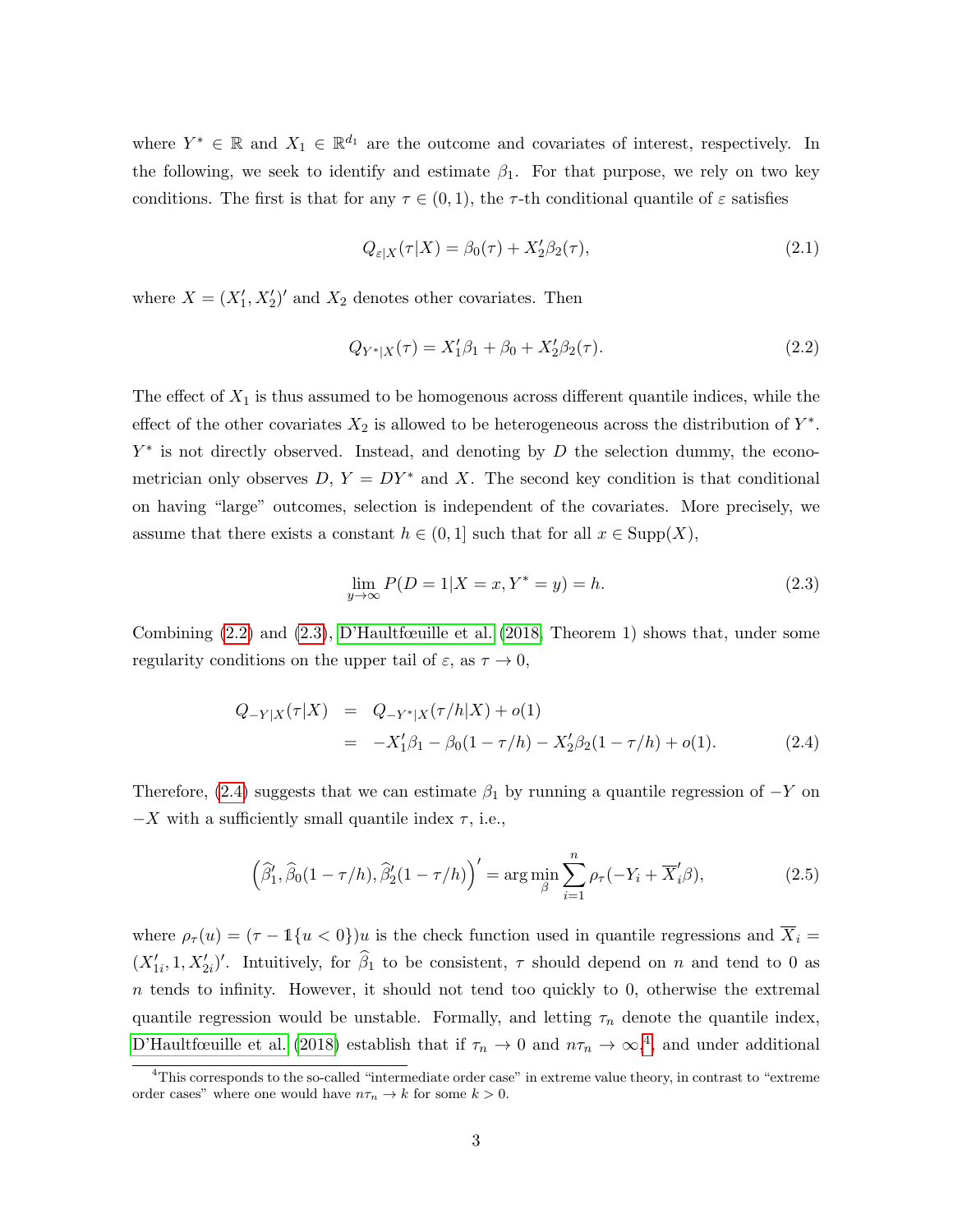technical restrictions,  $\widehat{\beta}_1$  is consistent and asymptotically normal.

As is standard with extremal quantile regressions (see [Chernozhukov et al., 2017\)](#page-13-10), the rate of convergence is not the usual parametric root-n rate. Moreover, in this case, this rate depends on unknown features of the distribution of  $(D, Y^*, X)$ .<sup>[5](#page-2-0)</sup> Importantly, [D'Haultfœuille et al.](#page-13-0) [\(2018\)](#page-13-0) show that the bootstrap is consistent for inference, and does not require the knowledge of the rate of convergence. To illustrate this, let  $q^*_{\gamma}$  denote the quantile of order  $\gamma$  of the bootstrap estimator  $\hat{\beta}_1^*$ , assuming for simplicity that  $X_1$  is a scalar  $(d_1 = 1)$ . Then, Theorem 2 in [D'Haultfœuille et al.](#page-13-0) [\(2018\)](#page-13-0) implies that the percentile bootstrap confidence interval  $[q^*_{\alpha/2}, q^*_{1-\alpha/2}]$  of  $\beta_1$  has an asymptotic coverage of  $1-\alpha$ . Such an interval does not require the knowledge of the rate of convergence.

The results above rely on two main conditions, namely [\(2.1\)](#page-4-3) and [\(2.3\)](#page-4-1). Importantly, we can develop a specification test of these conditions, based on the implication that the coefficient  $β_1$  in  $Q_{-Y|X}(\tau_n|X)$  is the same across different extremal quantile indices  $τ_n$  (see [\(2.4\)](#page-4-2)). Then, if the model is correctly specified, the two estimators  $\widehat{\beta}_1(\ell\tau_n)$  (with  $0 < \ell < 1$ ) and  $\widehat{\beta}_1(\tau_n)$ of  $\beta_1$ , obtained respectively with  $\tau = \ell \tau_n$  and  $\tau = \tau_n$ , should be close. Following this idea, consider the following J-test statistic:

<span id="page-5-0"></span>
$$
T_J(\ell) = [(1/\ell) - 1]^2 (\hat{\beta}_1(\tau_n) - \hat{\beta}_1(\ell \tau_n))' \hat{\Omega}^{-1} (\hat{\beta}_1(\tau_n) - \hat{\beta}_1(\ell \tau_n)), \qquad (2.6)
$$

where  $\widehat{\Omega}$  is a (bootstrap) estimator of the asymptotic covariance of  $\widehat{\beta}_1(\tau_n)$ , properly normalized by the rate of convergence in view of the discussion above. Then we reject the test at the nominal level  $\alpha$  whenever  $T_J(\ell) > q_{d_1}(1-\alpha)$ , where  $q_{d_1}(1-\alpha)$  is the quantile of order  $1-\alpha$ of a  $\chi^2$  distribution with  $d_1$  degrees of freedom. Theorem 2.3 in [D'Haultfœuille et al.](#page-13-0) [\(2018\)](#page-13-0) establishes that for any  $0 < \ell < 1$  the test has an asymptotic level of  $\alpha$ . It also proves that under some local alternatives, the local power is maximized at  $\ell^* = \arg \max_{\ell \in [0,1]} \ell[\ln(\ell)]^2/(1-\ell)$  $\ell$ )  $\simeq$  0.2.

#### <span id="page-5-1"></span>2.2 Choice of the quantile index

The performance of extremal quantile estimators depends on a trade-off between bias and variance, which is governed by the quantile index  $\tau_n$  used in the extremal quantile regression. We present in the following the algorithm outlined in [D'Haultfœuille et al.](#page-13-0) [\(2018\)](#page-13-0), which selects a suitable quantile index based on estimators of the bias and the variance of  $\widehat{\beta}_1$ .

Specifically, consider the same test statistic as in [\(2.6\)](#page-5-0), but where  $(\ell \tau_n, \tau_n)$  are replaced by

 $5$ We refer to the definition of the rate above Theorem 2.2 in [D'Haultfœuille et al.](#page-13-0) [\(2018\)](#page-13-0) for more details.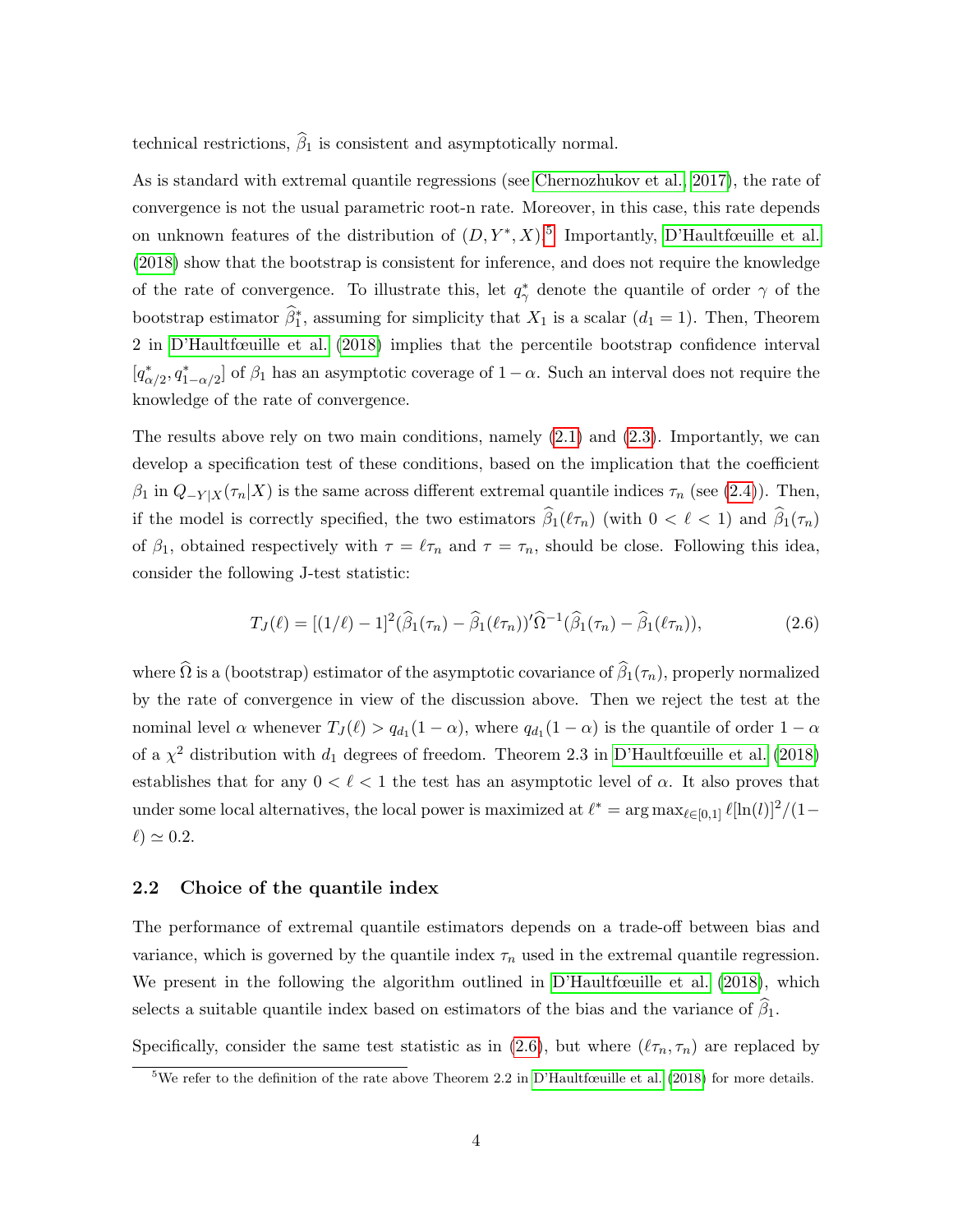$(\ell_1 \tau_n, \ell_2 \tau_n)$ , with  $\ell_1 < 1 < \ell_2$ :

$$
T_J(\tau) = [1/\ell_1 - 1/\ell_2]^2 (\widehat{\beta}_1(\ell_2 \tau) - \widehat{\beta}_1(\ell_1 \tau))^{\prime} \widehat{\Omega}^{-1} (\widehat{\beta}_1(\ell_2 \tau) - \widehat{\beta}_1(\ell_1 \tau)).
$$

[D'Haultfœuille et al.](#page-13-0) [\(2018\)](#page-13-0) shows that the difference between the median of  $T_J(\tau)$  and the median of a chi-squared distribution with  $d_1$  degrees of freedom can serve as a proxy for the bias of the estimator.

The idea, then, is to estimate this difference using subsampling.<sup>[6](#page-2-0)</sup> For each subsample and each quantile index  $\tau$  within a grid  $\mathcal{G}$ , one can compute  $T_J(\tau)$ . Let  $M_{sub}(\tau)$  denote the median of these test statistics over different subsamples for a given  $\tau$ , and let  $M_{d_1}$  denote the median of the chi-squared distribution with  $d_1$  degrees of freedom. Then, the proxy of the bias is defined as

$$
\widehat{\text{diff}}_n(\tau) = \frac{|M_{\text{sub}}(\tau) - M_{d_1}|}{\sqrt{b_n \tau}},
$$

where  $b_n$  denotes the subsample size.

Similarly, the asymptotic covariance matrix is estimated by the covariance matrix of the subsampling estimator of  $\beta_1$ , multiplied by the normalizing factor  $b_n/n$ . Denote by  $\widehat{\text{Var}}_n(\tau)$ the sum of the diagonal elements of this covariance matrix. The quantile index is selected to optimize the bias-variance trade-off:

$$
\widehat{\tau}_n = \arg\min_{\tau \in \mathcal{G}} \widehat{\text{Var}}_n(\tau) + \widehat{\text{diff}}_n(\tau),
$$

where  $G$  denotes a finite grid within  $(0, 1)$ . This procedure results in undersmoothing in comparison with a more standard trade-off between variance and squared bias. Similarly to the case of nonparametric regressions, this is needed to control the asymptotic bias that would otherwise affect the limiting distribution of the estimator. We refer to [D'Haultfœuille](#page-13-0) [et al.](#page-13-0) [\(2018\)](#page-13-0) for simulation-based evidence that this choice leads to estimators that are both accurate and only very mildly biased, thus leading to reliable inference on  $\beta_1$ .

### <span id="page-6-0"></span>3 Implementation

We summarize how we implement the method described above in eqregsel.

1. Draw B bootstrap samples and B subsamples of size  $b_n$ .

<sup>&</sup>lt;sup>6</sup>We recall that subsampling corresponds to a bootstrap without replacement of size  $b_n < n$ . Though often less accurate than the standard bootstrap, subsampling has the advantage of being consistent under much weaker conditions. See [Politis et al.](#page-14-5) [\(1999\)](#page-14-5) for an introduction.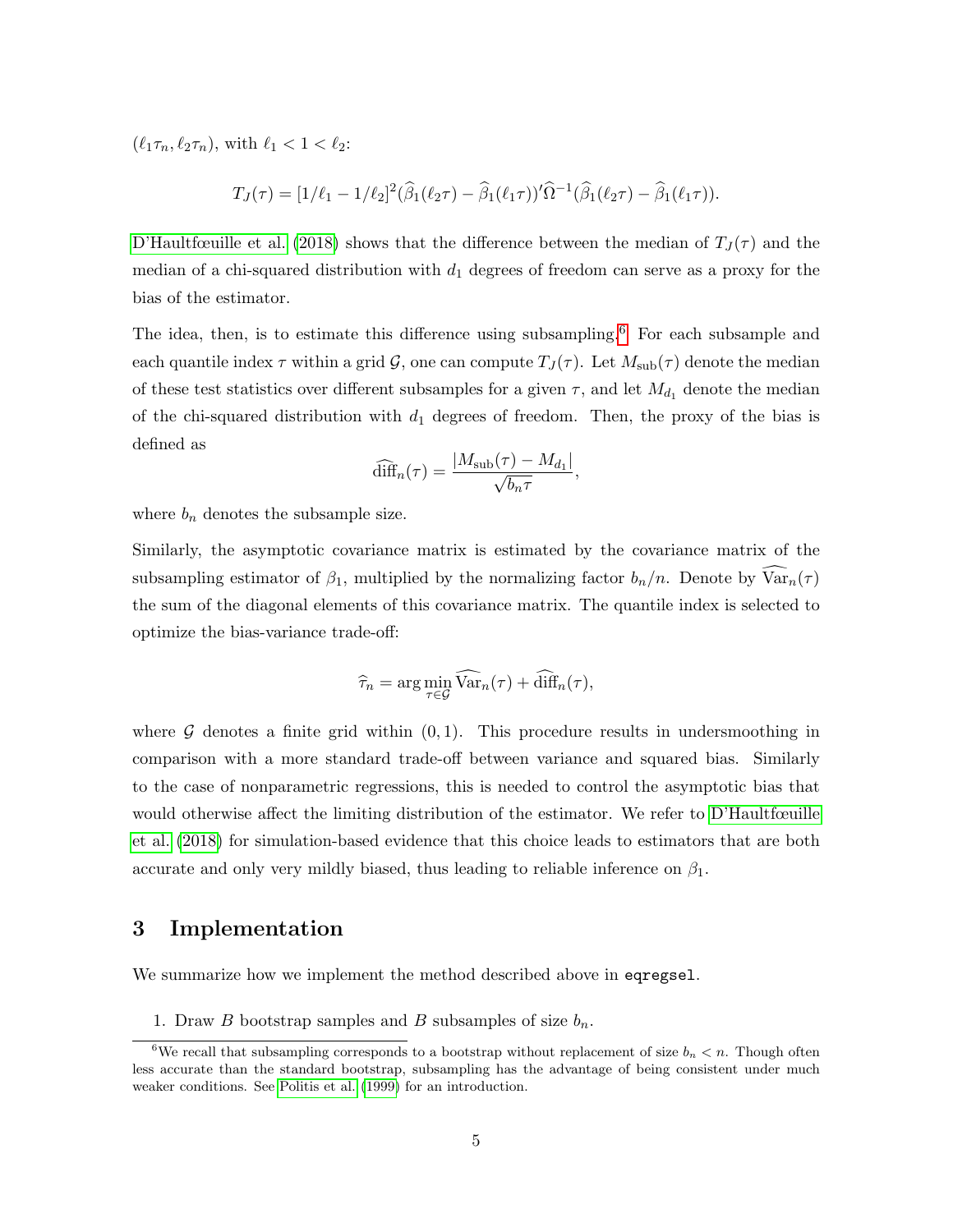- 2. For each  $\tau \in \mathcal{G}$ :
	- (a) Compute the estimator of  $\beta(\tau) = (\beta'_1, \beta_0(1 \tau/h), \beta'_2(1 \tau/h))'$ :

$$
\widehat{\beta}(\tau) = \arg\min_{\beta} \sum_{i=1}^{n} \rho_{\tau}(-Y_i + \overline{X}'_i \beta).
$$

Let  $\widehat{\beta}_1(\tau)$  denote the vector comprising the first  $d_1$  components of  $\widehat{\beta}(\tau)$ .

(b) Compute

$$
\widehat{\Omega}(\tau) = \frac{1}{B} \sum_{b=1}^{B} (\widehat{\beta}_1^b(\tau) - \widehat{\beta}_1(\tau)) (\widehat{\beta}_1^b(\tau) - \widehat{\beta}_1(\tau))',
$$

with  $\hat{\beta}_1^b(\tau)$  the bootstrap estimator of  $\beta_1$  on the b-th bootstrap sample.

(c) Compute, for each subsample  $s = 1...B$ , the estimator of  $\beta_1$   $(\widehat{\beta}_1^s(\tau))$ , and the J-test statistic:[7](#page-2-0)

$$
T_J^s(\tau) = (b_n/n)[1/\ell_1 - 1/\ell_2]^2(\hat{\beta}_1^s(\ell_2 \tau) - \hat{\beta}_1^s(\ell_1 \tau))'\hat{\Omega}^{-1}(\tau)(\hat{\beta}_1^s(\ell_2 \tau) - \hat{\beta}_1^s(\ell_1 \tau)).
$$

- (d) Compute  $\widehat{\text{diff}}_n(\tau) = \frac{|M_{\text{sub}}(\tau) M_{d_1}|}{\sqrt{b_n \tau}}$  where  $M_{\text{sub}}(\tau)$  denotes the median of  $(T^1_J(\tau), ..., T^B_J(\tau))$ .
- (e) Compute  $\widehat{\text{Var}}_n(\tau) = (b_n/n) \sum_{k=1}^{d_1} \widehat{\Sigma}(\tau)_{kk}$ , where  $\widehat{\Sigma}(\tau)_{kk}$  is the k-th diagonal term of

$$
\widehat{\Sigma}(\tau) = \frac{1}{B} \sum_{s=1}^{B} (\widehat{\beta}_1^s(\tau) - \overline{\beta}_1(\tau)) (\widehat{\beta}_1^s(\tau) - \overline{\beta}_1(\tau))'
$$
 with  $\overline{\beta}_1(\tau) = \frac{1}{B} \sum_{s=1}^{B} \widehat{\beta}_1^s(\tau).$ 

- 3. Compute  $\widehat{\tau}_n = \arg \min_{\tau \in \mathcal{G}} \widehat{\text{Var}}_n(\tau) + \widehat{\text{diff}}_n(\tau)$ .
- 4. Define  $\hat{\beta}_1 = \hat{\beta}_1(\hat{\tau}_n)$  and  $\hat{\Omega} = \hat{\Omega}(\hat{\tau}_n)$ . Confidence intervals  $\text{CI}_{1-\alpha}(\beta_{1k})$  of level  $1-\alpha$  on the k-th component of  $\beta_1$  are then equal to

$$
\mathrm{CI}_{1-\alpha}(\beta_{1k}) = \left[\widehat{\beta}_{1k} - z_{1-\alpha/2}\sqrt{\widehat{\Omega}_{kk}}, \widehat{\beta}_{1k} + z_{1-\alpha/2}\sqrt{\widehat{\Omega}_{kk}}\right],
$$

where  $\Omega_{kk}$  is the k-th diagonal term of  $\Omega$  and  $z_{1-\alpha/2}$  is the quantile of order  $1 - \alpha/2$  of a standard normal variable.

5. Compute  $\widehat{\beta}_1(0.2\widehat{\tau}_n)$  and then  $T_J (0.2)$ , as defined in [\(2.6\)](#page-5-0), to perform the specification test of the model.

<sup>&</sup>lt;sup>7</sup>The term  $b_n/n$  accounts for the fact that the rate of convergence of the J statistic on the subsample is  $b_n/n$  times the rate of convergence on the whole sample.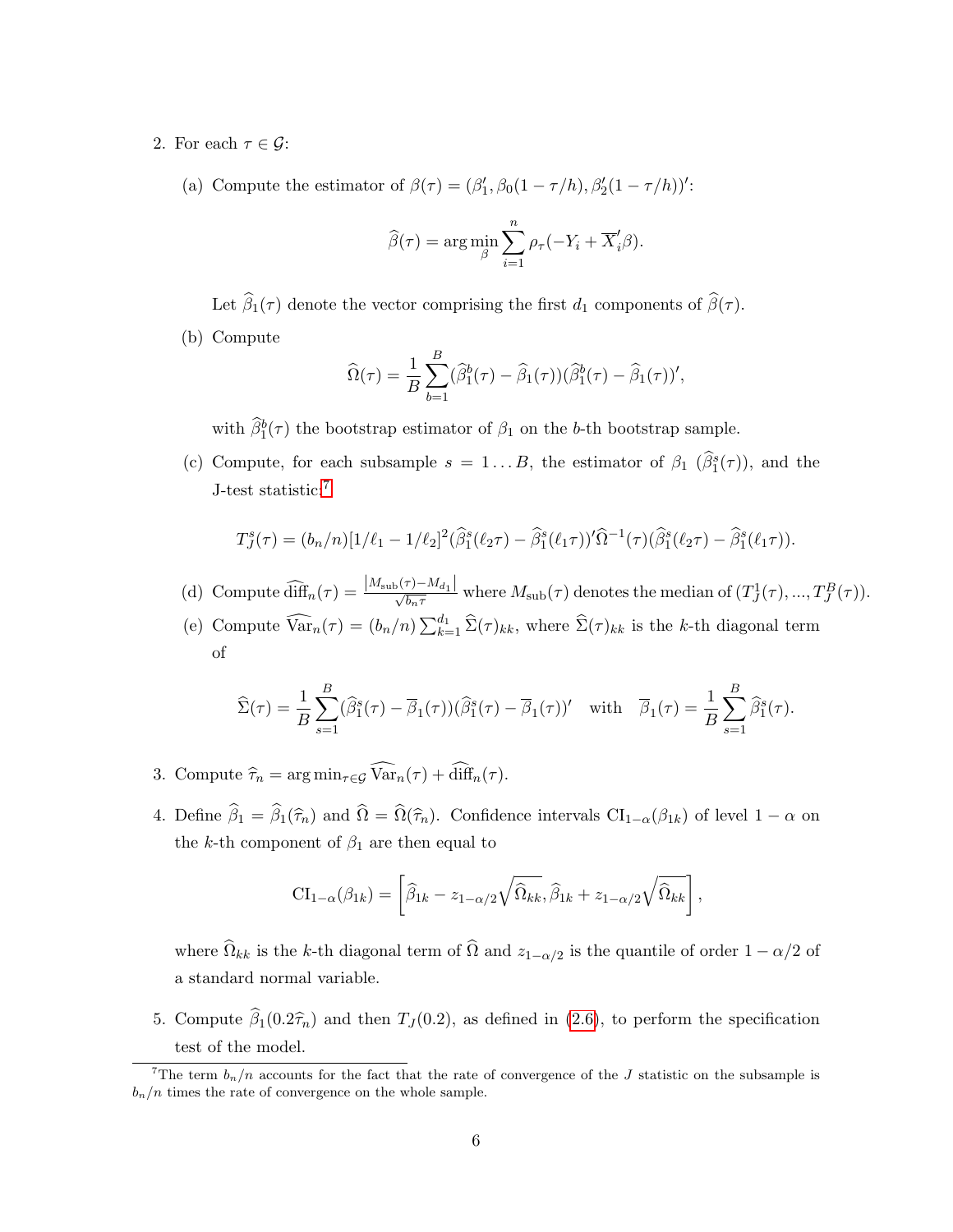In practice, we consider an equally-spaced grid G with lower bound min $(0.1, 80/b_n)$ , upper bound 0.3 and a number of points equal to  $n<sub>G</sub>$ . The lower bound is motivated by the fact that if the effective subsampling size  $\tau b_n$  becomes too small, then the intermediate order asymptotic theory is likely to be a poor approximation (see [Chernozhukov and Fernandez-Val, 2011](#page-13-11) for a related discussion). To compute  $T^s_J(\tau)$  in Step 2.(c) above, we use  $(\ell_1, \ell_2) = (0.9, 1.1)$ .

### <span id="page-8-0"></span>4 The eqregsel command

We describe below the syntax, options and saved results associated with the eqregsel command. Note that it relies on the moremata Stata package. If the latter is not already installed, one must type ssc install moremata in Stata command line. The eqregsel command is compatible with Stata 14 and later versions.

#### 4.1 Syntax

The syntax of eqregsel is as follows:

eqregsel Y X1 X2 - if - in - , hom(#) subs(#) grid(#) rep(#)

#### 4.2 Description

eqregsel computes  $\hat{\beta}_1$  in[\(2.2\)](#page-4-0) based on the data-driven  $\tau_n$  detailed in Section [2.2](#page-5-1) above. It also reports its standard errors and 95% confidence intervals. Finally, it computes the p-value of this specification test using  $\ell = 0.2$ .

X1 is the list of variable entering in  $X_1$  in Model [\(2.2\)](#page-4-0).

X2 is the list of variable entering in  $X_2$  in Model  $(2.2)$ .

#### 4.3 Options

hom( $\#$ ) specifies  $d_1$ , the number of variables in  $X_1$ . The code then returns their estimated effects and standard errors. The default value is 1.

subs(#) specifies the subsample size  $b_n$ . Following [D'Haultfœuille et al.](#page-13-0) [\(2018\)](#page-13-0), and letting  $x^+ = \max(0, x)$ , the default value is set to

$$
b_n = 0.6n - 0.2(n - 500)^{+} - 0.2(n - 1000)^{+} - 0.2\left[1 - \frac{\ln(2000)}{\ln(n)}\right](n - 2000)^{+}.
$$

 $grid(\#)$  specifies  $n<sub>G</sub>$ , the number of grid points. The default value is 40.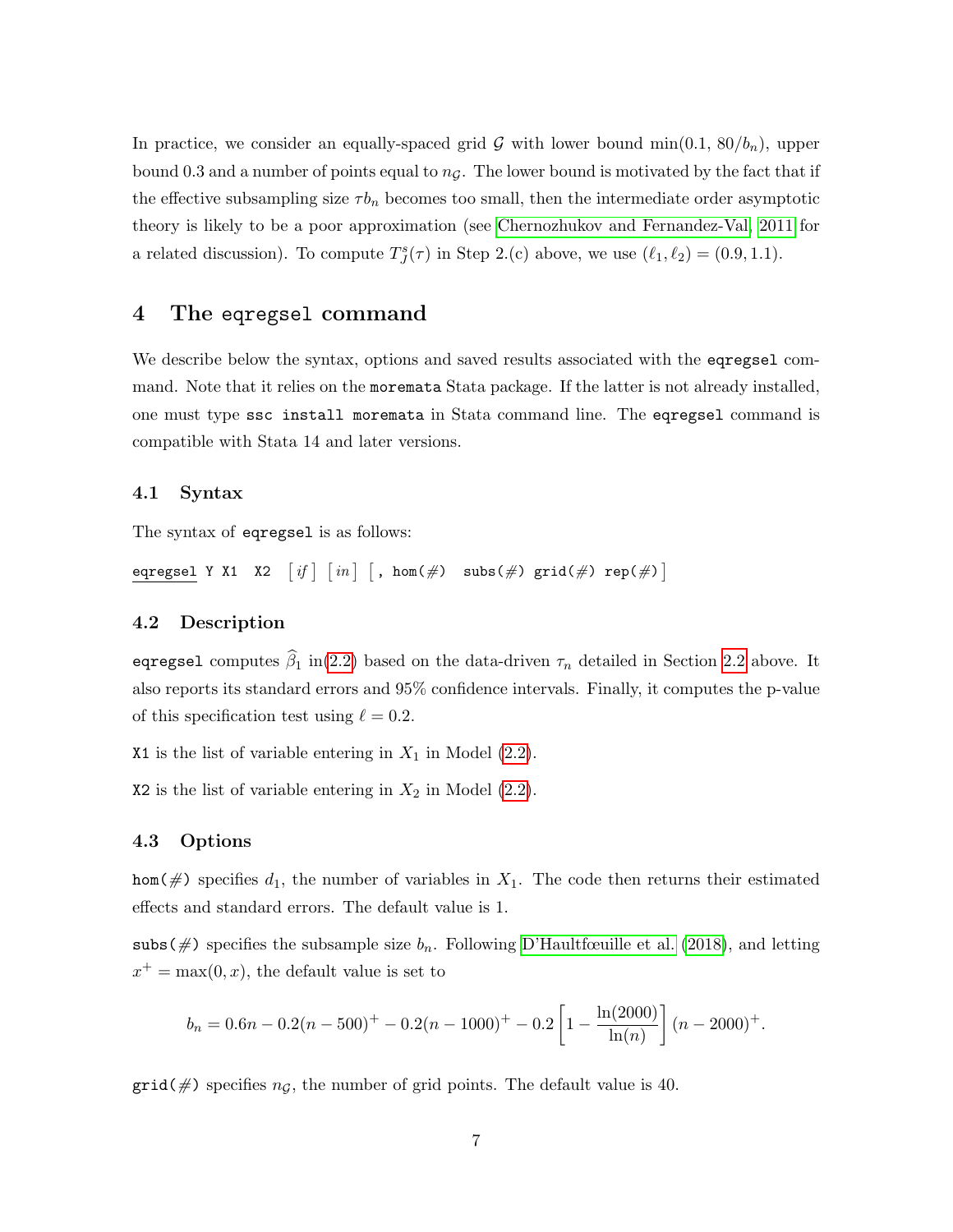$\text{rep}(\#)$  specifies B, the number of bootstrap and subsampling replications. The default value is 150.

#### 4.4 Saved results

The eqregsel command saves the following in e():

- 1. e(tau0), a scalar containing the quantile index  $\hat{\tau}_n$ .
- 2. e(specificationtest), a scalar containing the p-value of the specification test.
- 3. e(subs), a scalar containing the subsample size  $b_n$ .
- 4. e(homvar), a scalar containing  $d_1$ , the number of variable(s) with homogenous effect(s) on the outcome.
- 5. e(beta\_hom), a  $d_1 \times 1$  matrix containing the estimated coefficient(s) of interest.
- 6. e(std\_b), a  $d_1 \times 1$  matrix containing the standard error of the estimator(s).

### <span id="page-9-0"></span>5 Example

We use the command eqregsel to estimate the black-white wage gap among young males from the National Longitudinal Surveys of Youth 1979 and 1997 (NLSY79 and NLSY97), revisiting the work of [D'Haultfœuille et al.](#page-13-0) [\(2018\)](#page-13-0) on this question. We are in particular interested in the evolution of the gap between these two cohorts. We use the same samples and definitions of variables as in [D'Haultfœuille et al.](#page-13-0) [\(2018\)](#page-13-0). In particular, we consider that an individual in the NLSY79 is a nonparticipant if he did not work in 1990 nor in 1991. The outcome of interest is the (potential) log-wage, which is defined as the log of the mean real wages in 1990 and 1991 for workers who worked both years, and the log of the real wage in the year of employment for those who worked only one year. We apply the same rules with the years 2007 and 2008 for individuals in the NLSY97.

In our specification, we estimate for the two samples the effect of the Black dummy on the log of wages (log wage), controlling for Hispanic dummy (hispanic), age (age), AFQT (Armed Forces Qualification Test score) and AFQT squared (afqt and afqt2). The AFQT scores cannot be directly compared across both NLSY cohorts, in part because of changes in how the test was administered. To handle this issue, we use a modified version of the AFQT constructed using the equipercentile mapping proposed by [Altonji et al.](#page-13-12) [\(2012\)](#page-13-12). We also restrict the samples to the respondents who took the test when they were 16 or 17, to address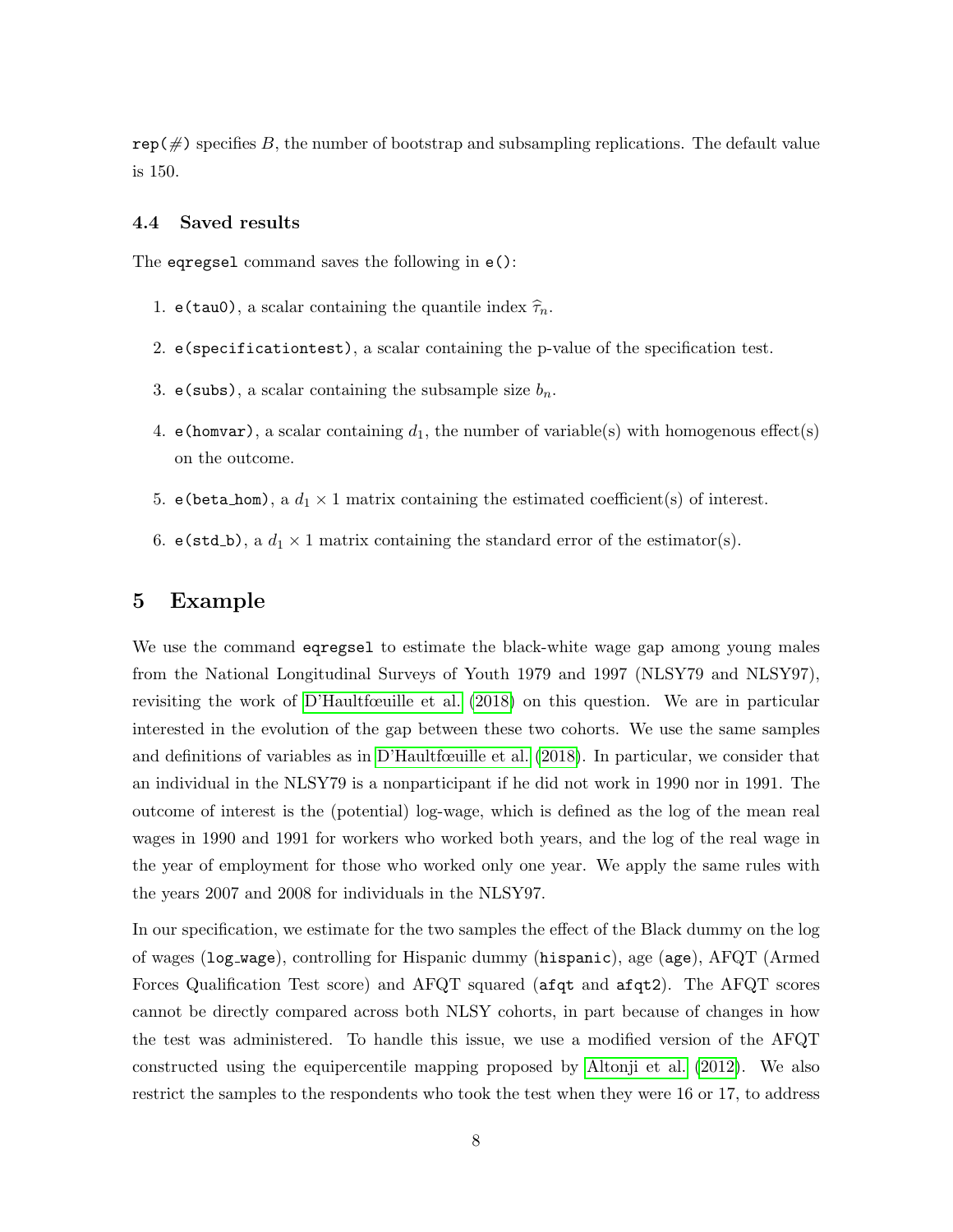the issue that the rank within the AFQT distribution may vary with the age of the respondent at the time of the test. The final sample sizes are equal to 1, 077 and 1, 123 for the NLSY79 and NLSY97 cohorts, respectively. The overall labor force participation rates for the two corresponding samples are equal to 95.1% and 89.7%. They only reach 90.6% and 81.4% for Black males, however.

We report below the output of the eqregsel procedure applied to the NLSY79 and NLSY97 samples, respectively. We use the default parameters. We can see from the estimation output that the default subsample sizes used in bootstrapping are 515 and 524, given the total sample size of 1,077 and 1,123. The procedure also displays the estimated computing time, along with a progress bar. Although in this example estimation is performed at a limited computational cost, this feature makes it possible for the user to stop the execution of the command. If needed, one can then save on execution time by setting a lower number of bootstrap and subsampling replications, or a lower number of grid points.<sup>[8](#page-2-0)</sup>

```
. use "bw_nlsy7997.dta",clear
.
. gen afqt2= afqt^2
.
. eqregsel log_wage black hispanic age afqt afqt2 if cohort79
The estimation will take about 5.333333 minutes.
|---------------|---------------|---------------|---------------|--------------|
0 20 40 60 80 100
    . . . . . . . . . . . . . . . . . . . . . . . . . . . . . . . . . . . . . . . .
Number of observations = 1077
Optimal quantile index = .245
J test(p-value) = .81287468Subsampling size used in bootstrapping = 515
Number of variables of interest = 1
                 Coef. Std. Err. z P>|z| [95%, Conf. Interval]
     black -.1185019 .0431142 -2.75 0.006 -.2030043 -.0339996
```
<sup>&</sup>lt;sup>8</sup>The computation times reported in these examples are obtained on an Intel Xeon CPU 2.40 GHz processor with 128 GB of RAM, using Stata MP 14.2.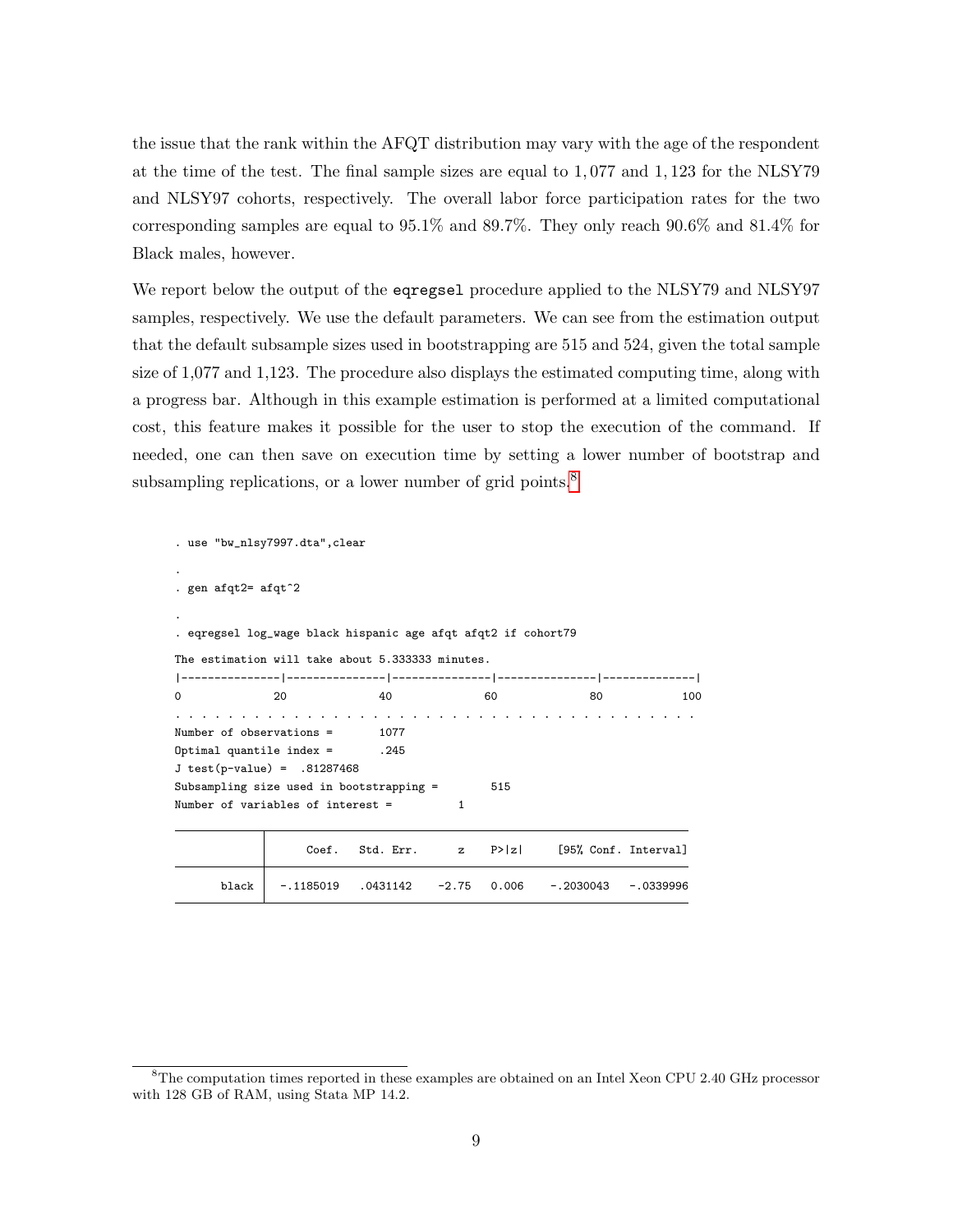|                                                  | . eqregsel log_wage black hispanic age afqt afqt2 if cohort97 |    |      |                                                              |     |
|--------------------------------------------------|---------------------------------------------------------------|----|------|--------------------------------------------------------------|-----|
| The estimation will take about 5.333333 minutes. |                                                               |    |      |                                                              |     |
|                                                  |                                                               |    |      |                                                              |     |
| $\Omega$                                         | 20                                                            | 40 | 60 — | 80 —                                                         | 100 |
|                                                  |                                                               |    |      |                                                              |     |
| Number of observations $=$ 1123                  |                                                               |    |      |                                                              |     |
| $0ptimal$ quantile index = $.29$                 |                                                               |    |      |                                                              |     |
| $J test(p-value) = .77565885$                    |                                                               |    |      |                                                              |     |
| Subsampling size used in bootstrapping =         |                                                               |    | 524  |                                                              |     |
| Number of variables of interest =                |                                                               |    |      |                                                              |     |
|                                                  |                                                               |    |      | Coef. Std. Err. $z \quad P >  z $ [95% Conf. Interval]       |     |
| black                                            |                                                               |    |      | $-.1588783$ $.0406563$ $-3.91$ 0.000 $-.2385632$ $-.0791935$ |     |

The estimation results point to statistically as well as economically significant black-white wage gaps for the two cohorts. We also observe a wider black-white wage gap for the 1997 cohort relative to the 1979 cohort, with an increase in the estimated gap from about 11.9% to 15.9%. Note, however, that the difference is not significant at usual levels (p-value=0.51). Interestingly, the p-values of the specification tests imply that one cannot reject our specification for either cohort at any standard statistical level.

It is interesting to compare the estimated black-white wage gap with the results of a simple OLS regression of the log of hourly wages on a black dummy and the same set of controls. The estimated black-white wage gap drops from 11.9% and 15.9%, for our specifications, to 8.1% and 9.7% (with standard errors equal to 0.035 and 0.041), for the OLS specification that ignores selection. That the estimated wage gap is larger in magnitude when we use our method is consistent with the underlying sample selection issue. Indeed, among males, blacks are significantly more likely to dropout from the labor market [\(Juhn, 2003\)](#page-14-6). Since dropouts tend to have lower potential wages, one can expect that not controlling for endogenous labor market participation will result in underestimating the black-white wage differential.<sup>[9](#page-2-0)</sup>

# <span id="page-11-0"></span>6 Conclusion

In this paper we have discussed how to use the eqregsel command to estimate and conduct inference on sample selection models, following [D'Haultfœuille et al.](#page-13-0) [\(2018\)](#page-13-0). Unlike alternative

<sup>9</sup>We also estimate the wage gap using the Heckman two-step estimator, without any instrument. We obtain very imprecisely estimated gaps of 24.2% and -21.2%, with standard errors of 0.48 and 0.68. This could be expected: in the absence of instrument, this estimator strongly relies on functional form restrictions and is often unstable.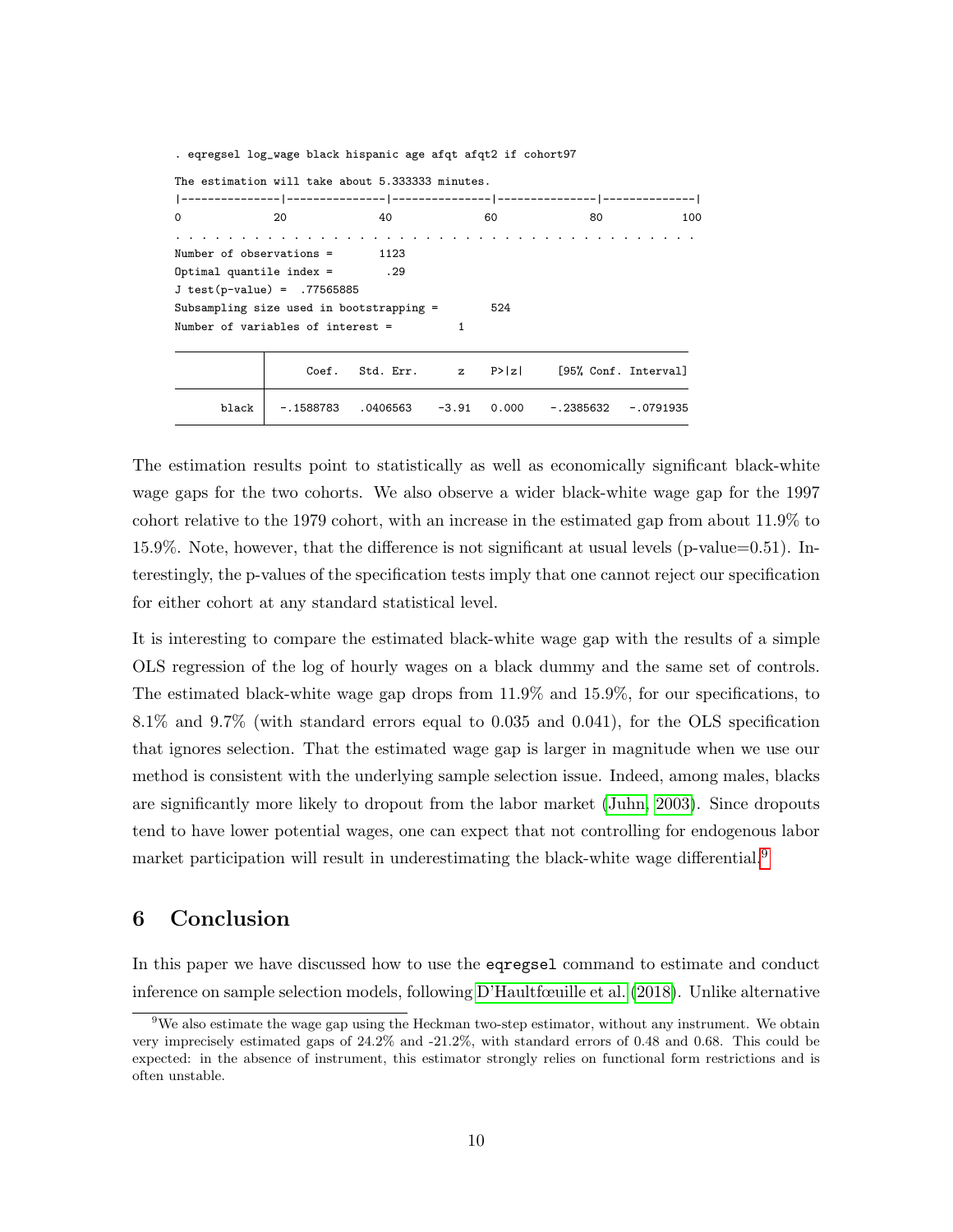estimation methods that have been proposed in the literature, the method does not require the presence of instruments or large support regressors. The estimator is simply based on a quantile regression in the tail, but with a quantile index chosen in a data-driven fashion. The Stata command eqregsel makes it possible to easily use this procedure.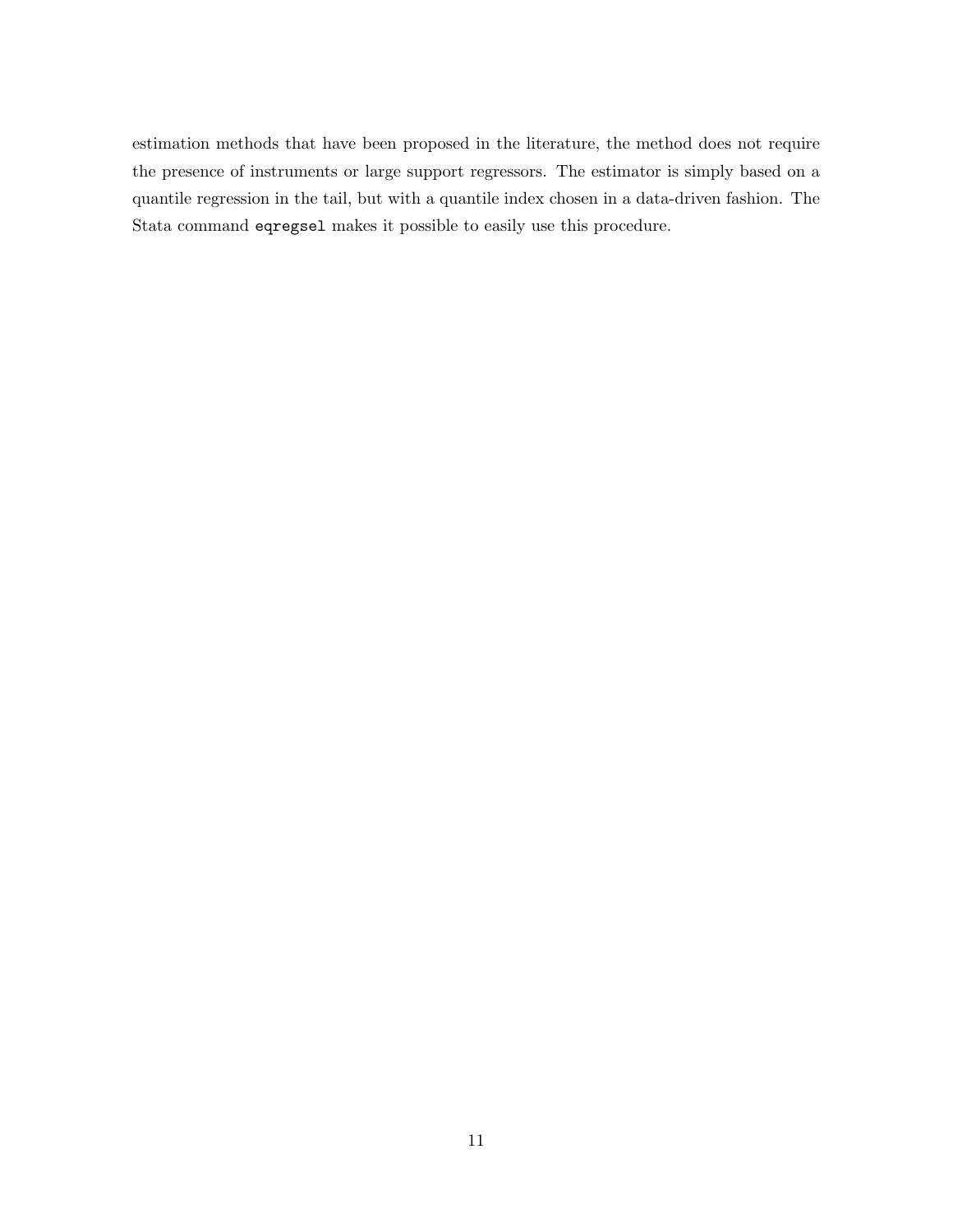### References

- <span id="page-13-3"></span>Ahn, H., and J. L. Powell. 1993. Semiparametric estimation of censored selection models with a nonparametric selection mechanism. Journal of Econometrics 58(1-2): 3–29.
- <span id="page-13-12"></span>Altonji, J., P. Bharadwaj, and F. Lange. 2012. Changes in the characteristics of American youth: Implications for adult outcomes. Journal of Labor Economics 30(4): 783–828.
- <span id="page-13-5"></span>Buchinsky, M. 1998. The dynamics of changes in the female wage distribution in the USA: A quantile regression approach. Journal of Applied Econometrics  $13(1)$ : 1–30.
- <span id="page-13-8"></span>Chamberlain, G. 1986. Asymptotic efficiency in semiparametric model with censoring. Journal of Econometrics 32(2): 189–218.
- <span id="page-13-6"></span>Chen, S., and S. Khan. 2003. Semiparametric estimation of a heteroskedastic sample selection model. *Econometric Theory*  $19(6)$ :  $1040-1064$ .
- <span id="page-13-11"></span>Chernozhukov, V., and I. Fernandez-Val. 2011. Inference for extremal conditional quantile models, with an application to market and birthweight risks. Review of Economic Studies 78(2): 559–589.
- <span id="page-13-10"></span>Chernozhukov, V., I. Fernandez-Val, and T. Kaji. 2017. Extremal quantile regression: An overview. In Handbook of Quantile Regression, ed. R. Koenker, V. Chernozhukov, X. He, and L. Peng. Chapman and Hall/CRC.
- <span id="page-13-7"></span>Das, M., W. Newey, and F. Vella. 2003. Nonparametric estimation of sample selection models. Review of Economic Studies 70(1): 33–58.
- <span id="page-13-9"></span>D'Haultfoeuille, X., and A. Maurel. 2013. Another look at the identification at infinity of sample selection models. *Econometric Theory* 29(1): 213–224.
- <span id="page-13-0"></span>D'Haultfœuille, X., A. Maurel, and Y. Zhang. 2018. Extremal quantile regressions for selection models and the black–white wage gap. Journal of Econometrics 203(1): 129–142.
- <span id="page-13-4"></span>Donald, S. 1995. Two-step estimation of heteroskedastic sample selection models. *Journal of* Econometrics 65(2): 347–380.
- <span id="page-13-1"></span>Heckman, J. J. 1974. Shadow prices, market wages, and labor supply. *Econometrica* 42(4): 679–694.

<span id="page-13-2"></span> $-$ . 1979. Sample selection bias as a specification error. *Econometrica* 47(1): 153–161.